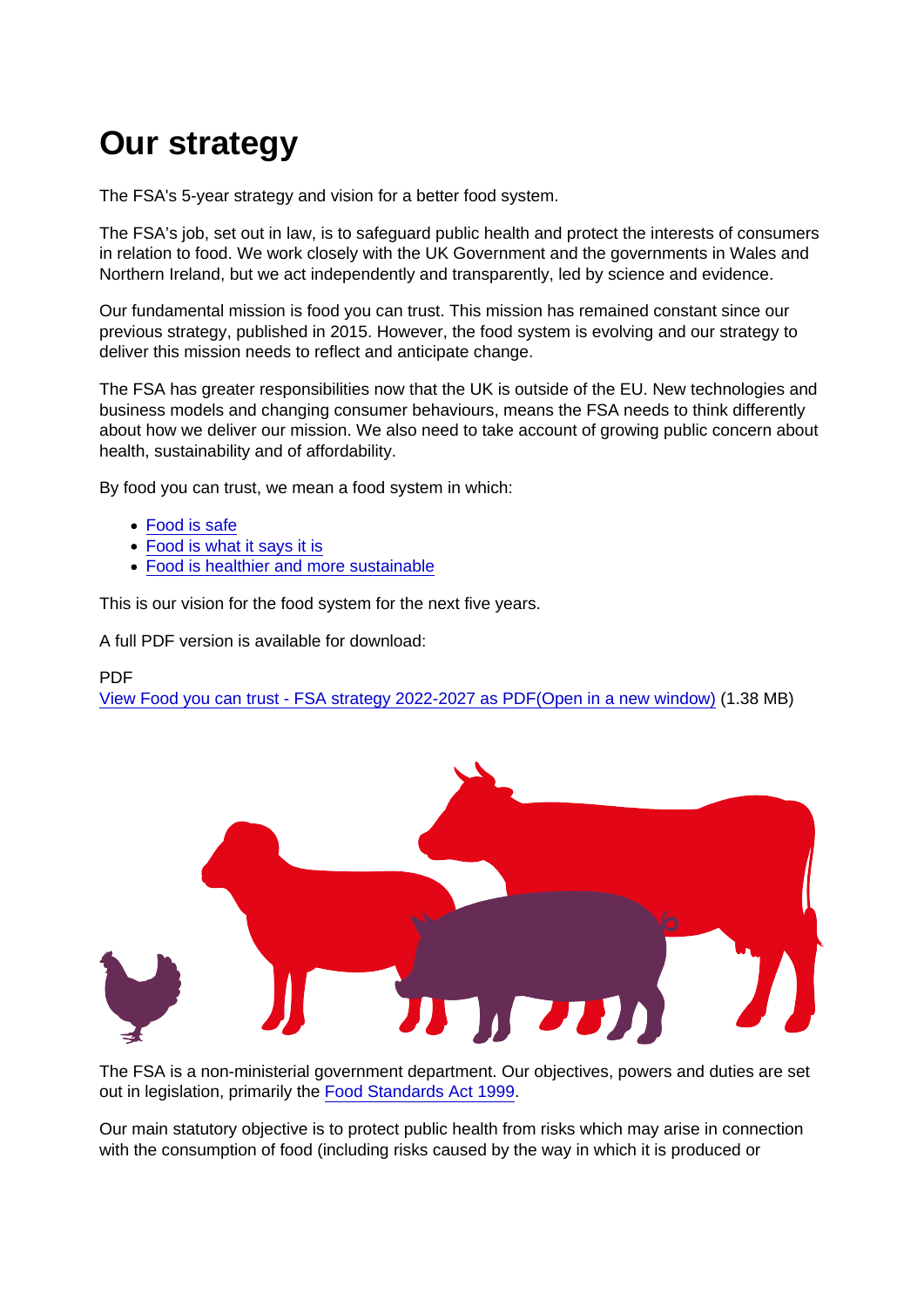supplied) and otherwise to protect the interests of consumers in relation to food.

Where we refer to 'food' in our strategy, we also include this wider role in the way food is produced or supplied, for example animal feed and animal welfare.

We operate in England, Northern Ireland and Wales. Most of food policy making is devolved, so we maintain strong working relationships with the UK Government, the Welsh Government and the NI Executive. But we act independently of ministers and are governed by an independent board.

We work closely with [Food Standards Scotland \(FSS\)](https://www.foodstandards.gov.scot/), an independent public body with responsibility for food policy and implementation in Scotland. We always factor circumstances or data specific to each nation into the approaches we take and the advice we provide. This strategy covers our role in each country, reflecting our 'one FSA' approach.

We have more guidance on devolved responsibilities and collaborative working across the UK in [four-country working.](https://www.food.gov.uk/about-us/four-country-working)

### Our policy context

The UK Government, Welsh Government and Northern Ireland Executive are setting out their own plans on the strategic direction for the food system and other relevant areas. We will work closely with them as we deliver our strategy.

For example, we are a key partner in the [Northern Ireland Food Strategy Framework](https://www.daera-ni.gov.uk/consultations/northern-ireland-food-strategy-framework) which sets out a shared vision to guide long term food decision making. Phase two will be the development of implementation plans and metrics which will be further informed by the [Green Growth Strategy](https://www.daera-ni.gov.uk/articles/green-growth-strategy-northern-ireland-balancing-our-climate-environment-and-economy) (the Northern Ireland Executive's multi decade strategy, balancing climate, environment and the economy) and the [Kendall Review of the Northern Ireland Agri-Food Sector](https://www.daera-ni.gov.uk/articles/independent-strategic-review-ni-agri-food) which includes recommendations for several further sustainability initiatives.

We intend to work closely with the UK Government to deliver its strategy for the food sector following the recommendations published in Henry Dimbleby's independent review entitled [National Food Strategy](https://www.gov.uk/government/publications/national-food-strategy-for-england).

We will also work with the UK Government to inform any future potential changes to retained EU law on food, in line with the [Benefits of Brexit Command Paper,](https://www.gov.uk/government/publications/the-benefits-of-brexit) and to deliver commitments made in the [Levelling Up White Paper](https://www.gov.uk/government/publications/levelling-up-the-united-kingdom). In preparing our strategy, we have taken account of the UK Government's priorities for 'Reforming the Framework for Better Regulation', and these will inform our work programme in relevant areas.

We work closely with the Welsh Government on various areas of shared interest of their [Programme for Government 2021-26](https://gov.wales/programme-government). It includes the commitments to develop a Wales Community Food Strategy to encourage the supply of locally sourced food in Wales and to develop a national model for regulation of animal welfare.

In formulating and delivering our strategy, we have also borne in mind the [Well-being of Future](https://www.futuregenerations.wales/about-us/future-generations-act/) [Generations \(Wales\) Act 2015,](https://www.futuregenerations.wales/about-us/future-generations-act/) which requires public bodies in Wales to think about the longterm impact of their decisions, to work better with people, communities and each other and to prevent persistent problems, including health inequalities. Although we are not a named body under the Act, we work to the principles it contains.

The UK, Welsh and Northern Ireland governments have each set out more general net zero ambitions, including the [UK Net Zero Strategy](https://www.gov.uk/government/publications/net-zero-strategy), the [All Wales Plan](https://gov.wales/working-together-reach-net-zero-all-wales-plan) and the [Northern Ireland](https://www.daera-ni.gov.uk/articles/green-growth-strategy-northern-ireland-balancing-our-climate-environment-and-economy) [Green Growth Strategy](https://www.daera-ni.gov.uk/articles/green-growth-strategy-northern-ireland-balancing-our-climate-environment-and-economy).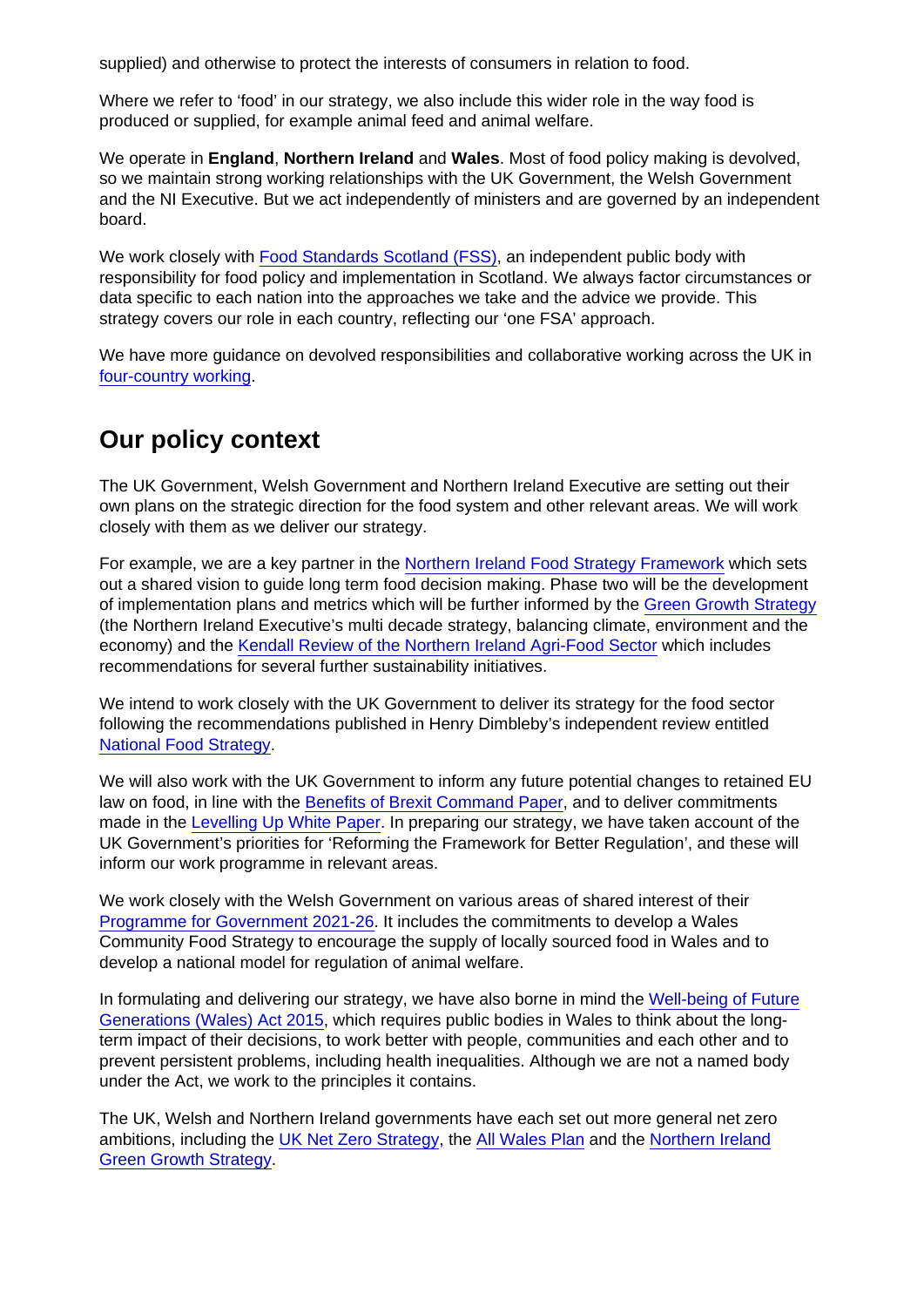Similarly, each government has set out goals around people's health. We are working with the Department for Health and Social Care on their upcoming White Paper on Health Disparities, to provide insights and ensure that communities across the UK have access to healthy and nutritious diets.

The Welsh Government has set out the [Healthy Weight Healthy Wales](https://gov.wales/healthy-weight-strategy-healthy-weight-healthy-wales) delivery plan to prevent and reduce obesity. This plan will help support a green recovery and generate changes to the way we move and eat. The Department of Health in Northern Ireland leads on the cross-Departmental Framework: [A Fitter Future for All](https://www.health-ni.gov.uk/sites/default/files/publications/health/fitter-future-sto.pdf), preventing overweight and obesity across the life course of the population. Work is underway to develop a successor strategy. The food sector has an important part in delivering these.

# Food is safe

Food is vital to everyone, every day. We all have the right to expect that the food we eat will not make us ill.

This is why we will prioritise keeping the level of foodborne disease low. We do this in many ways; from our direct inspection work in the meat, dairy and wine industries to our surveillance and preventative programmes.

Delivering this part of the vision will require us to continue to innovate, evolve and react to changes across the food system.

#### Delivering Official Controls

The FSA has direct responsibility for inspecting, auditing and assuring businesses in England and Wales producing meat, wine and dairy. We deliver Official Controls in abattoirs and game handling establishments, and we audit and inspect meat cutting plants, wine producers and onfarm dairy establishments. The FSA and local authorities together deliver shellfish controls. Effective regulation of these areas remains one of our top priorities.

In the field, day in and day out, Meat Hygiene Inspectors and Official Veterinarians deliver inspections to ensure businesses in the meat industry meet their obligations regarding food safety and animal health and welfare, to protect consumers and in support of international trade.

#### Working with local authorities

Local authorities are responsible for delivering activities such as inspections, audits and surveillance, sampling (known as Official Controls) in most food and feed establishments. These controls relate to food hygiene (microbiological quality and contamination of food by microorganisms or foreign matter) and food standards (composition, chemical contamination, adulteration and labelling of food).

We work with all 344 local authorities in England, 22 in Wales and 11 in Northern Ireland and with The Department of Agriculture, Environment and Rural Affairs (DAERA) who also deliver some controls in Northern Ireland. Of these local authorities, 89 also perform port health controls at the border together with four separate port health authorities.

# Food is what it says it is

Consumers should be confident that food is what it says it is. That is why we will ensure food is authentic and properly described. This is essential to maintain the confidence of the public and our international trading partners in UK food. Food authenticity is also closely linked to food safety.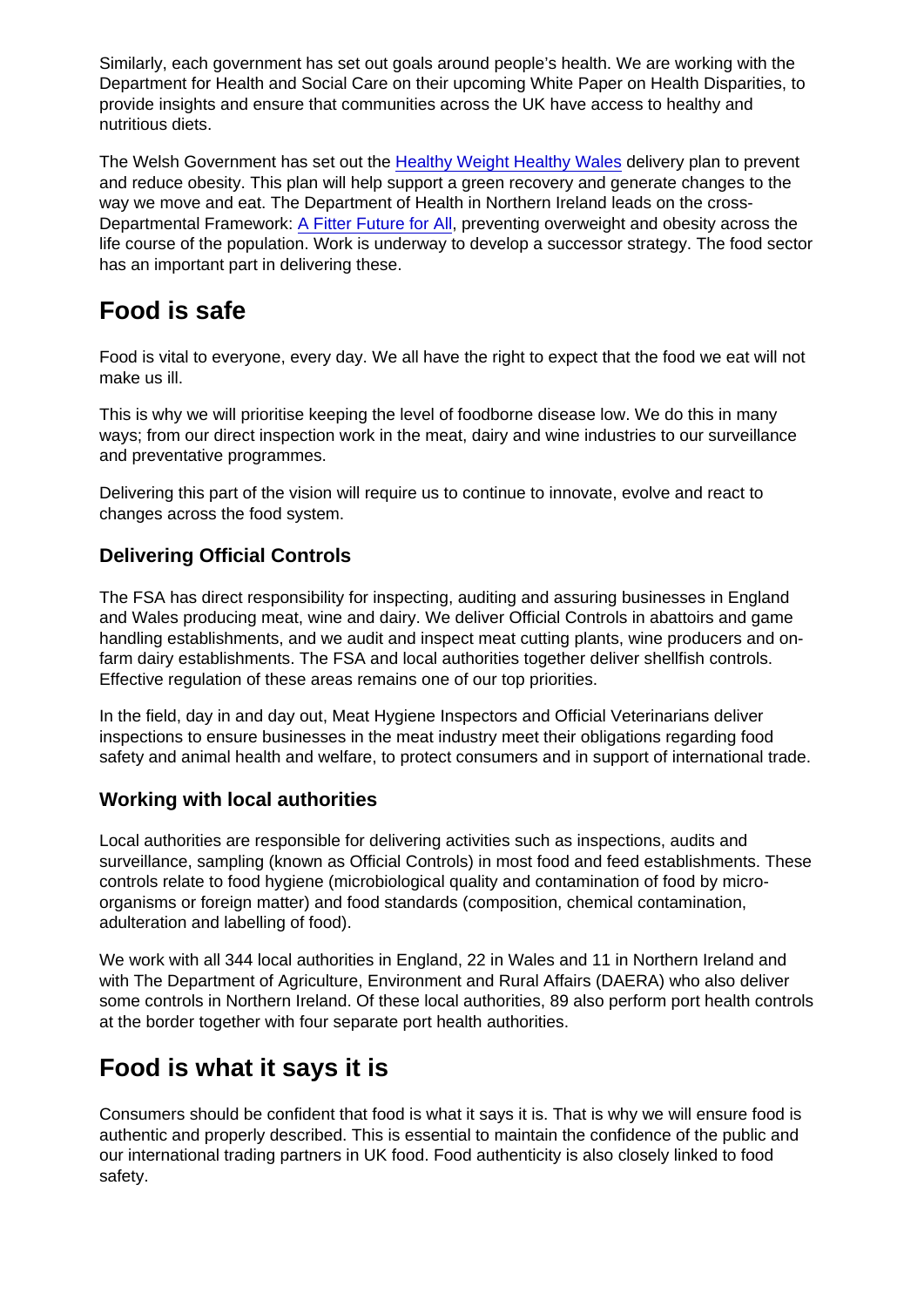### Food crime

Our National Food Crime Unit (NFCU) works to tackle serious fraud and related criminality within food supply chains. Food crime, which often involves compromising the authenticity of food, is estimated to cost society up to £3.6 billion a year. The work of the NFCU is essential to help protect the reputation of UK exports and to help reduce the burden of food crime for on the UK economy.

### Food hypersensitivity

In the UK, an estimated two million people are living with a diagnosed food allergy and six hundred thousand people with Coeliac Disease. The FSA is responsible for allergen labelling and providing guidance to consumers with food hypersensitivity (which includes food allergy, Coeliac Disease and food intolerance).

We work closely with food businesses to ensure they understand their responsibilities and embed the management of food hypersensitivity in a strong food safety culture. This means consumers can make safer choices about the food they buy.

# Food is healthier and more sustainable

Dietary health and sustainability are growing priorities for the UK Government, Welsh Government and Northern Ireland Executive, and for the consumers whose interests we protect.

To meet these ambitions, the food system needs to contribute.

We need to play our part in supporting government partners and others in the wider food system to make it easier for consumers to access a healthier and more sustainable diet.

These issues also affect the other parts of our vision. For example, rising temperatures mean food and feed chains are at greater risk from pathogens and other hazards like aflatoxins, the toxic substances caused by fungus. If we don't act now to play our part in tackling climate change, we will be much less able to keep food safe. Extreme weather events can affect supply chains, which in turn can mean pre-printed labels are no longer accurate if ingredients are substituted at short notice. The desire for sustainable proteins will result in food industry innovation, and any novel foods need risk assessing by the FSA.

We know that consumers want to see change. Over three in five participants in the FSA's most recent consumer insights tracking survey reported feeling concerned about the impact of food production on the environment. Over half of those surveyed reported concern about the healthiness of their personal diet [\(FSA Consumer Insights Tracker, November 2021\)](https://www.food.gov.uk/research/research-projects/consumer-insights-tracker).

Other departments have primary responsibility for health and sustainability, but as the only government body that looks solely at food, we can help to support efforts by the three governments to make food healthier and more sustainable.

We also have specific policy responsibilities in relation to nutritional standards in Northern Ireland.

### Eating Well Choosing Better programme

Our Eating Well Choosing Better (EWCB) programme supports small and medium sized food businesses in Northern Ireland to reduce the calorie, sugar, saturated fat and salt content of the food they produce, sell or serve, as well as reducing portion sizes to help consumers make healthier choices. The EWCB programme aligns with the UK Government's sugar reduction and wider reformulation programme with UK retailers and producers operating in Northern Ireland.